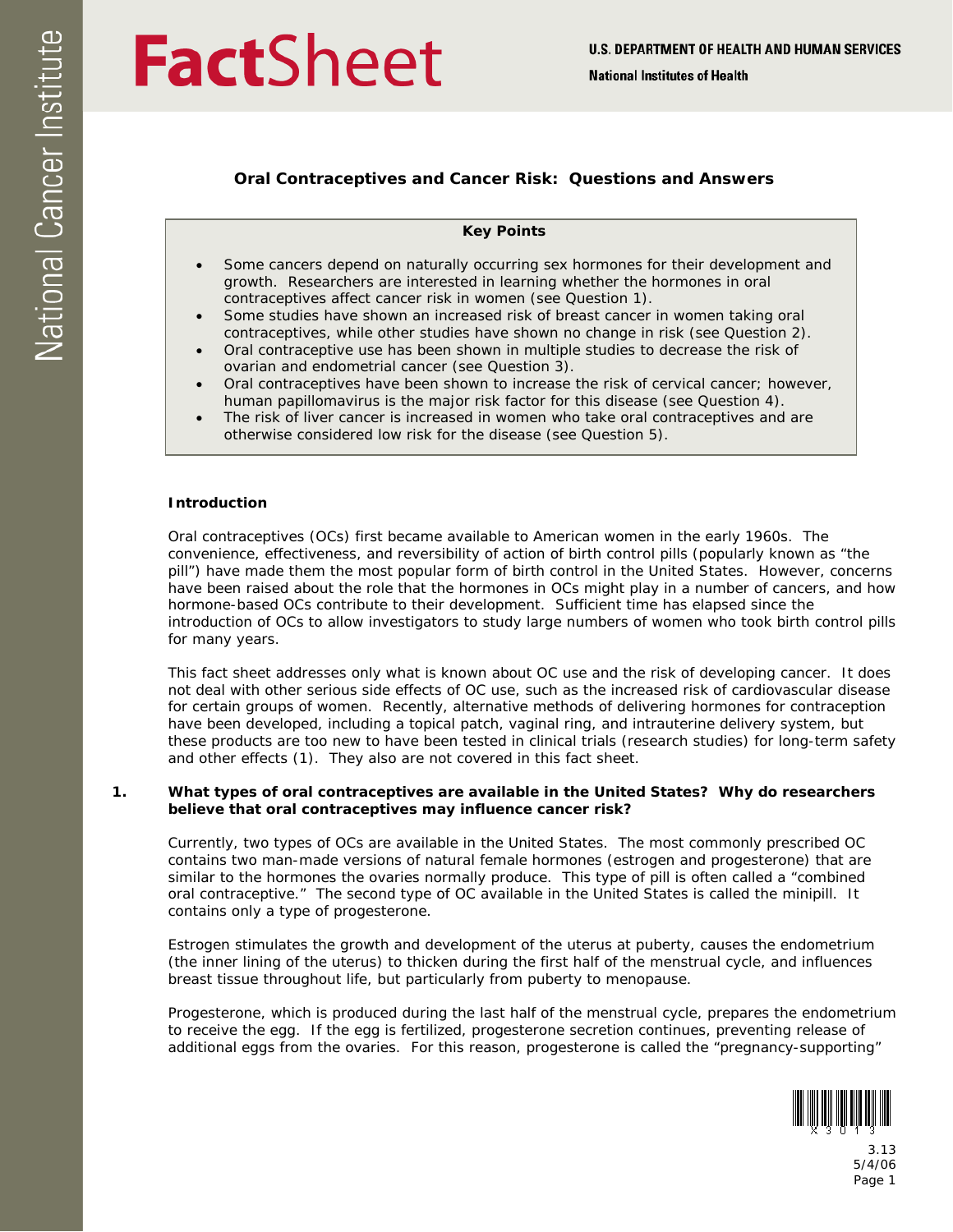hormone, and scientists believe that it has valuable contraceptive effects. The man-made progesterone used in OCs is called progestogen or progestin.

development and growth, scientists have been investigating a possible link between OC use and cancer risk. Because medical research suggests that some cancers depend on naturally occurring sex hormones for their Researchers have focused a great deal of attention on OC users over the past 40 years. This scrutiny has produced a wealth of data on OC use and the development of certain cancers, although results of these studies have not always been consistent. The risk of endometrial and ovarian cancers is reduced with the use of OCs, while the risk of breast and cervical cancers is increased (1). A summary of research results for each type of cancer is given in Questions 2–5.

## **2. How do oral contraceptives affect breast cancer risk?**

not having children at all. A woman's risk of developing breast cancer depends on several factors, some of which are related to her natural hormones. Hormonal factors that increase the risk of breast cancer include conditions that may allow high levels of hormones to persist for long periods of time, such as beginning menstruation at an early age (before age 12), experiencing menopause at a late age (after age 55), having a first child after age 30, and

A 1996 analysis of worldwide epidemiologic data conducted by the Collaborative Group on Hormonal Factors in Breast Cancer found that women who were current or recent users of birth control pills had a slightly elevated risk of developing breast cancer. The risk was highest for women who started using OCs as teenagers. However, 10 or more years after women stopped using OCs, their risk of developing breast cancer returned to the same level as if they had never used birth control pills, regardless of family history of breast cancer, reproductive history, geographic area of residence, ethnic background, differences in study design, dose and type of hormone, or duration of use. In addition, breast cancers diagnosed in women after 10 or more years of not using OCs were less advanced than breast cancers diagnosed in women who had never used OCs. To conduct this analysis, the researchers examined the results of 54 studies. The analysis involved 53,297 women with breast cancer and 100,239 women without breast cancer. More than 200 researchers participated in this combined analysis of their original studies, which represented about 90 percent of the epidemiological studies throughout the world that had investigated the possible relationship between OCs and breast cancer (2).

The findings of the Women's Contraceptive and Reproductive Experiences (Women's CARE) study were in contrast to those described above. The Women's CARE study examined the use of OCs as a risk factor for breast cancer in women ages 35 to 64. Researchers interviewed 4,575 women who were diagnosed with breast cancer between 1994 and 1998, and 4,682 women who did not have breast cancer. Investigators collected detailed information about the participants' use of OCs, reproductive history, health, and family history. The results, which were published in 2002, indicated that current or former use of OCs did not significantly increase the risk of breast cancer. The findings were similar for white and black women. Factors such as longer periods of use, higher doses of estrogen, initiation of OC use before age 20, and OC use by women with a family history of breast cancer were not associated with an increased risk of the disease (3).

 indicated that the risk was highest for women who used OCs within 5 years prior to diagnosis, particularly in In a National Cancer Institute (NCI)-sponsored study published in 2003, researchers examined risk factors for breast cancer among women ages 20 to 34 compared with women ages 35 to 54. Women diagnosed with breast cancer were asked whether they had used OCs for more than 6 months before diagnosis and, if so, whether the most recent use had been within 5 years, 5 to 10 years, or more than 10 years. The results the younger group (4).

## **3. How do oral contraceptives affect ovarian and endometrial cancer risk?**

 cancer decreased with increasing duration of OC use. Results showed a 10 to 12 percent decrease in risk after 1 year of use, and approximately a 50 percent decrease after 5 years of use (5). Studies have consistently shown that using OCs reduces the risk of ovarian cancer. In a 1992 analysis of 20 studies of OC use and ovarian cancer, researchers from Harvard Medical School found that the risk of ovarian

Researchers have studied how the amount or type of hormones in OCs affects ovarian cancer risk reduction. One of the studies used in the Harvard analysis, the Cancer and Steroid Hormone Study (CASH), found that the reduction in ovarian cancer risk was the same regardless of the type or amount of estrogen or progestin in the pill (6). A more recent analysis of data from the CASH study, however, indicated that OC formulations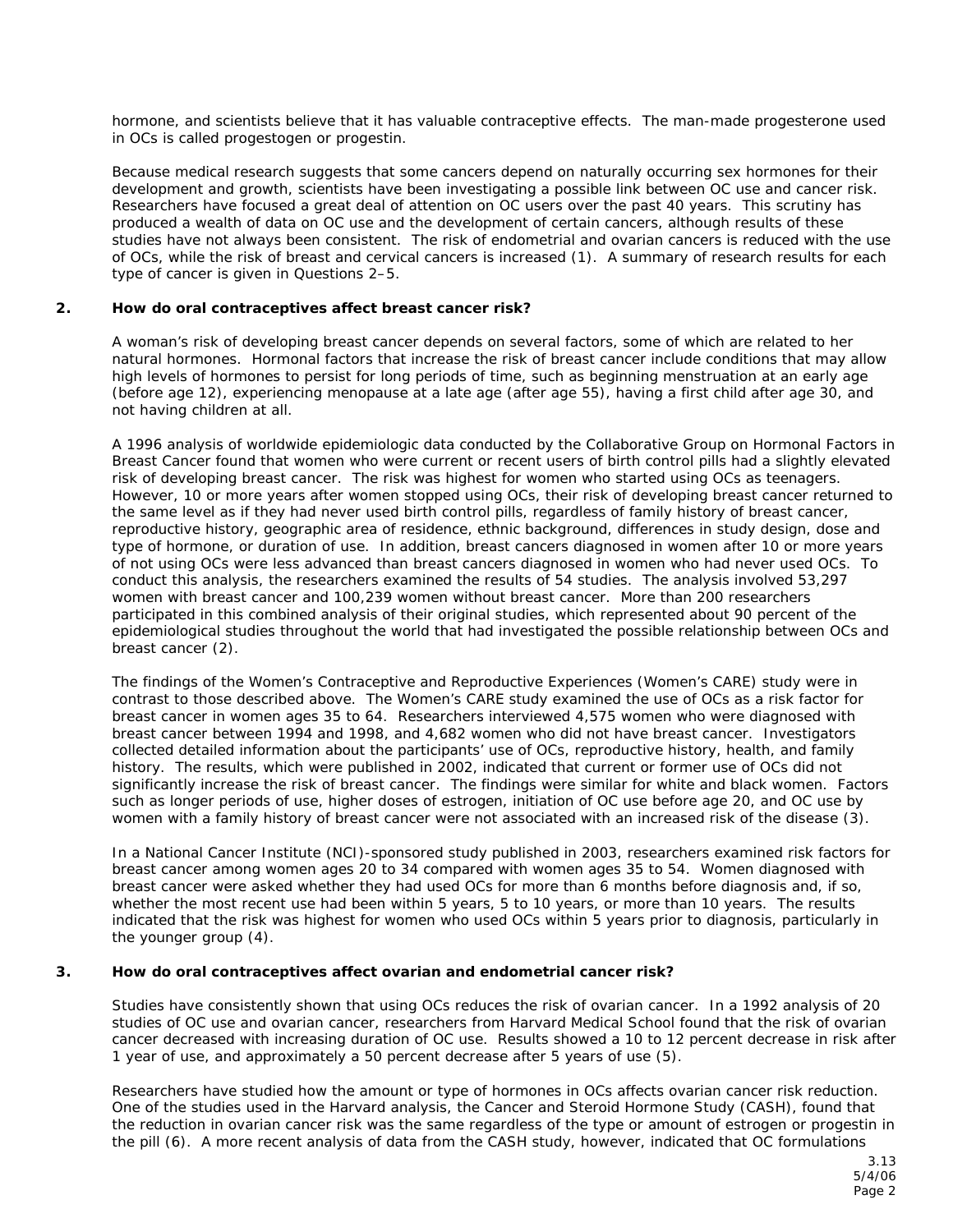with high levels of progestin reduced ovarian cancer risk more than preparations with low progestin levels (7). In another recent study, the Steroid Hormones and Reproductions (SHARE) study, researchers investigated new, lower-dose progestins that have varying androgenic properties (testosterone-like effects). They found no difference in ovarian cancer risk between androgenic and nonandrogenic pills (8).

OC use in women at increased risk of ovarian cancer due to BRCA1 and BRCA2 genetic mutations has been studied. One study showed a reduction in risk, but a more recent study showed no effect (9, 10).

 (11). The use of OCs has been shown to significantly reduce the risk of endometrial cancer. This protective effect increases with the length of time OCs are used, and continues for many years after a woman stops using OCs

#### **4. How do oral contraceptives affect cervical cancer risk?**

Evidence shows that long-term use of OCs (5 or more years) may be associated with an increased risk of cancer of the cervix (the narrow, lower portion of the uterus) (12). Although OC use may increase the risk of cervical cancer, human papillomavirus (HPV) is recognized as the major cause of this disease. Approximately 14 types of HPV have been identified as having the potential to cause cancer, and HPVs have been found in 99 percent of cervical cancer biopsy specimens worldwide (12). More information about HPV and cancer is available in *Human Papillomaviruses and Cancer: Questions and Answers* at http://www.cancer.gov/cancertopics/factsheet/risk/HPV on the Internet.

A 2003 analysis by the International Agency for Research on Cancer (IARC) found an increased risk of cervical cancer with longer use of OCs. Researchers analyzed data from 28 studies that included 12,531 women with cervical cancer. The data suggested that the risk of cervical cancer may decrease after OC use stops (13). In another IARC report, data from eight studies were combined to assess the effect of OC use on cervical cancer risk in HPV-positive women. Researchers found a fourfold increase in risk among women who had used OCs for longer than 5 years. Risk was also increased among women who began using OCs before age 20 and women who had used OCs within the past 5 years (14). The IARC is planning a study to reanalyze all data related to OC use and cervical cancer risk (12).

#### **5. How do oral contraceptives affect liver cancer risk?**

 of OCs (15). Several studies have found that OCs increase the risk of liver cancer in populations usually considered low risk, such as white women in the United States and Europe who do not have liver disease. In these studies, women who used OCs for longer periods of time were found to be at increased risk for liver cancer. However, OCs did not increase the risk of liver cancer in Asian and African women, who are considered high risk for this disease. Researchers believe this is because other risk factors, such as hepatitis infection, outweigh the effect

#### **6. What screening tests are available for the cancers described?**

Studies have found that regular breast cancer screening with mammograms reduces the number of deaths from breast cancer for women ages 40 to 69. Women who are at increased risk for breast cancer should seek medical advice about when to begin having mammograms and how often to be screened. A high-quality mammogram, with a clinical breast exam (an exam done by a professional health care provider), is the most effective way to detect breast cancer early.

Abnormal changes in the cervix can often be detected by a Pap test and treated before cancer develops. Women who have begun to have sexual intercourse or are age 21 should check with their doctor about having a Pap test. Researchers are working on developing screening tests for ovarian and endometrial cancer.

Women who are concerned about their risk for cancer are encouraged to talk with their health care provider.<br>More information is also available from the Cancer Information Service (see below).

## **Selected References**

1. Burkman R, Schlesselman JJ, Zieman M. Safety concerns and health benefits associated with oral contraception. *American Journal of Obstetrics and Gynecology* 2004; 190(4 Suppl):S5–22.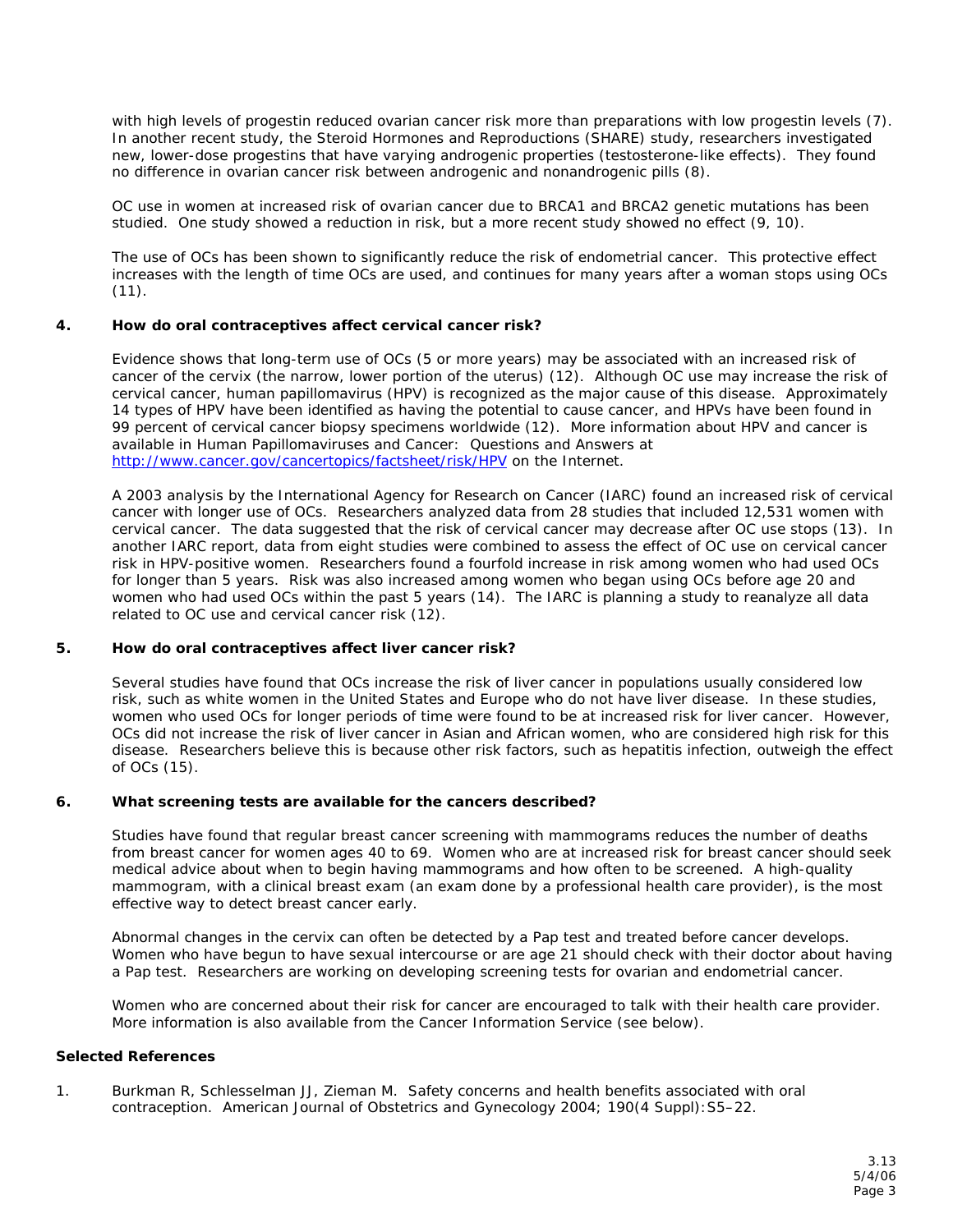- breast cancer from 54 epidemiological studies. *Lancet* 1996; 347:1713–1727. 2. Collaborative Group on Hormonal Factors in Breast Cancer. Breast cancer and hormonal contraceptives: Collaborative reanalysis of individual data on 53,297 women with breast cancer and 100,239 women without
- 3. Marchbanks PA, McDonald JA, Wilson HG, et al. Oral contraceptives and the risk of breast cancer. *New England Journal of Medicine* 2002; 346(26):2025–2032.
- 4. Althuis MD, Brogan DD, Coates RJ, et al. Breast cancers among very young premenopausal women (United States). *Cancer Causes and Control* 2003; 14(2):151–160.
- 5. Hankinson SE, Colditz GA, Hunter DJ, et al. A quantitative assessment of oral contraceptive use and risk of ovarian cancer. *Obstetrics and Gynecology* 1992; 80(4):708–714.
- 6. Centers for Disease Control and Prevention and the National Institute of Child Health and Human Development. The reduction in risk of ovarian cancer associated with oral-contraceptive use. The Cancer and Steroid Hormone Study of the Centers for Disease Control and the National Institute of Child Health and Human Development. *New England Journal of Medicine* 1987; 316(11):650–655.
- 7. Schildkraut JM, Calingaert B, Marchbanks PA, Moorman PG, Rodriguez GC. Impact of progestin and estrogen potency in oral contraceptives on ovarian cancer risk. *Journal of the National Cancer Institute* 2002; 94(1):32–38.
- 8. Greer JB, Modugno F, Allen GO, Ness RB. Androgenic progestins in oral contraceptives and the risk of epithelial ovarian cancer. *Obstetrics and Gynecology* 2005; 105(4):731–740.
- 9. Narod SA, Risch H, Moslehi R, et al. Oral contraceptives and the risk of hereditary ovarian cancer. Hereditary Ovarian Cancer Clinical Study Group. *New England Journal of Medicine* 1998; 339(7):424–428.
- 10. Modan B, Hartge P, Hirsh-Yechezkel G, et al. Parity, oral contraceptives, and the risk of ovarian cancer among carriers and noncarriers of a BRCA1 or BRCA2 mutation. *New England Journal of Medicine* 2001; 345(4): 235–240.
- 11. Emons G, Fleckenstein G, Hinney B, Huschmand A, Heyl W. Hormonal interactions in endometrial cancer. *Endocrine-Related Cancer* 2000; 7(4):227–242.
- 12. Franceschi S. The IARC commitment to cancer prevention: The example of papillomavirus and cervical cancer. *Recent Results in Cancer Research* 2005; 166:277–297.
- 13. Smith JS, Green J, Berrington de GA, et al. Cervical cancer and use of hormonal contraceptives: A systematic review. *Lancet* 2003; 361(9364):1159–1167.
- 14. Moreno V, Bosch FX, Munoz N, et al. Effect of oral contraceptives on risk of cervical cancer in women with human papillomavirus infection: The IARC multicentric case-control study. *Lancet* 2002; 359(9312): 1085–1092.
- 15. Yu MC, Yuan JM. Environmental factors and risk for hepatocellular carcinoma. *Gastroenterology* 2004; 127(5 Suppl 1):S72–S78.

## **# # #**

## **Related NCI materials and Web pages:**

- National Cancer Institute Fact Sheet 3.20, *Human Papillomaviruses and Cancer: Questions and Answers*  (http://www.cancer.gov/cancertopics/factsheet/Risk/HPV)
- *What You Need To Know AboutTM Breast Cancer*  (http://www.cancer.gov/cancertopics/wyntk/breast)
- *What You Need To Know AboutTM Cancer of the Cervix*  (http://www.cancer.gov/cancertopics/wyntk/cervix)